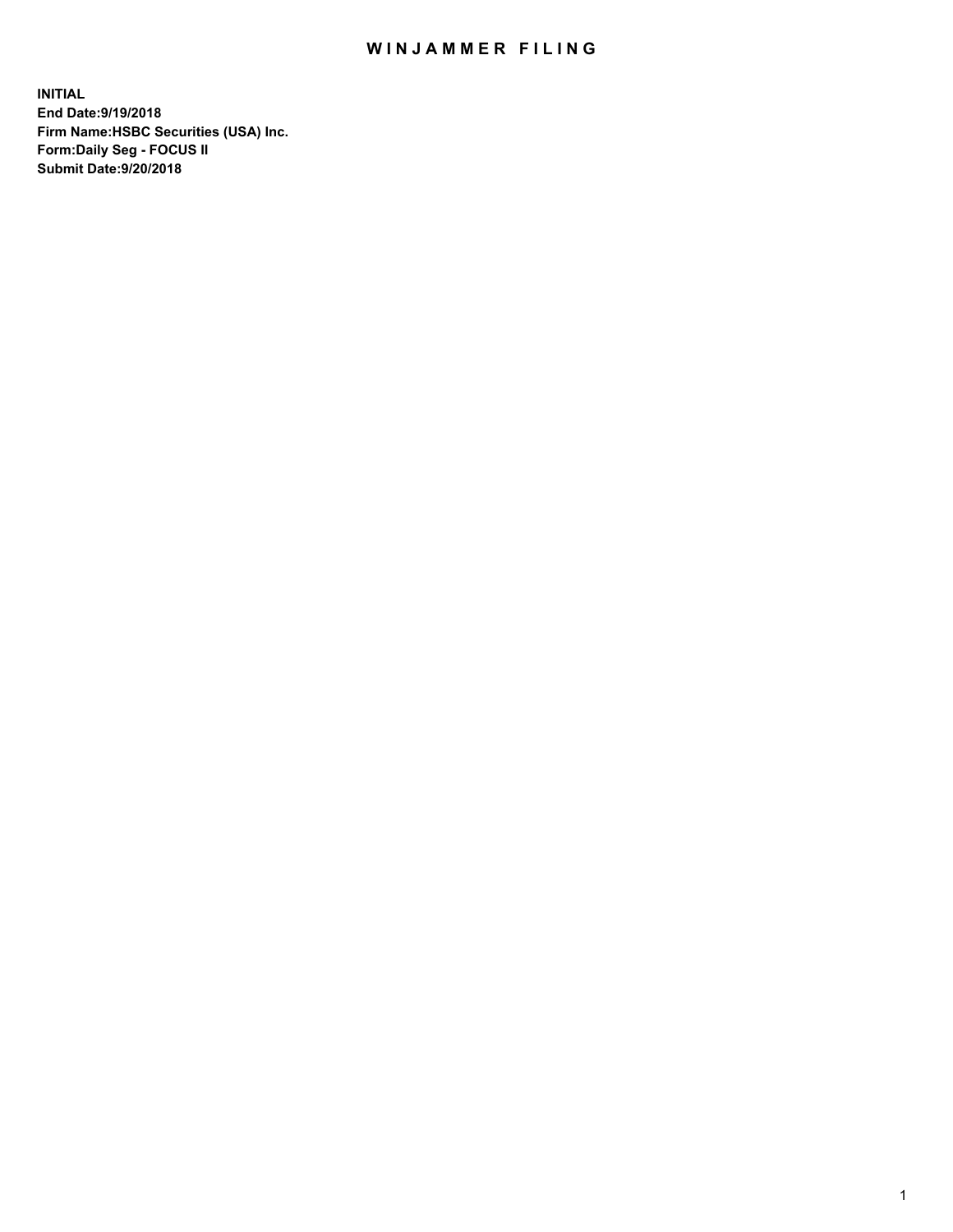**INITIAL End Date:9/19/2018 Firm Name:HSBC Securities (USA) Inc. Form:Daily Seg - FOCUS II Submit Date:9/20/2018 Daily Segregation - Cover Page**

| Name of Company                                                                                                                                                                                                                                                                                                                | <b>HSBC Securities (USA) Inc.</b>                                          |
|--------------------------------------------------------------------------------------------------------------------------------------------------------------------------------------------------------------------------------------------------------------------------------------------------------------------------------|----------------------------------------------------------------------------|
| <b>Contact Name</b>                                                                                                                                                                                                                                                                                                            | <b>Michael Vacca</b>                                                       |
| <b>Contact Phone Number</b>                                                                                                                                                                                                                                                                                                    | 212-525-7951                                                               |
| <b>Contact Email Address</b>                                                                                                                                                                                                                                                                                                   | michael.vacca@us.hsbc.com                                                  |
| FCM's Customer Segregated Funds Residual Interest Target (choose one):<br>a. Minimum dollar amount: ; or<br>b. Minimum percentage of customer segregated funds required:% ; or<br>c. Dollar amount range between: and; or<br>d. Percentage range of customer segregated funds required between:% and%.                         | 109,000,000<br>$\overline{\mathbf{0}}$<br>0 <sub>0</sub><br>0 <sub>0</sub> |
| FCM's Customer Secured Amount Funds Residual Interest Target (choose one):<br>a. Minimum dollar amount: ; or<br>b. Minimum percentage of customer secured funds required:% ; or<br>c. Dollar amount range between: and; or<br>d. Percentage range of customer secured funds required between: % and %.                         | 25,000,000<br>$\overline{\mathbf{0}}$<br>0 <sub>0</sub><br>0 <sub>0</sub>  |
| FCM's Cleared Swaps Customer Collateral Residual Interest Target (choose one):<br>a. Minimum dollar amount: ; or<br>b. Minimum percentage of cleared swaps customer collateral required:% ; or<br>c. Dollar amount range between: and; or<br>d. Percentage range of cleared swaps customer collateral required between:% and%. | 100,000,000<br>$\overline{\mathbf{0}}$<br>0 <sub>0</sub><br>00             |

Attach supporting documents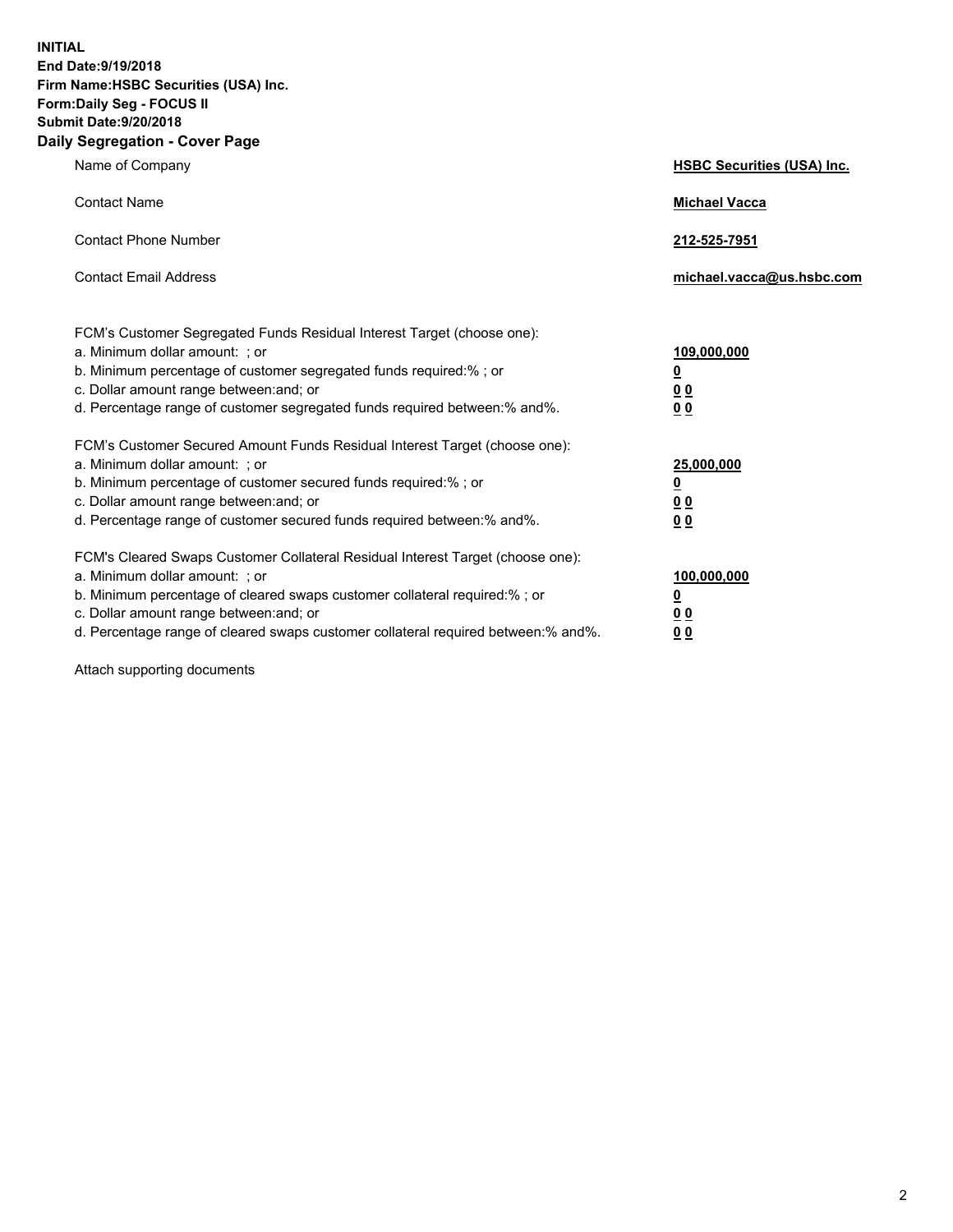**INITIAL End Date:9/19/2018 Firm Name:HSBC Securities (USA) Inc. Form:Daily Seg - FOCUS II Submit Date:9/20/2018 Daily Segregation - Secured Amounts** Foreign Futures and Foreign Options Secured Amounts Amount required to be set aside pursuant to law, rule or regulation of a foreign government or a rule of a self-regulatory organization authorized thereunder **0** [7305] 1. Net ledger balance - Foreign Futures and Foreign Option Trading - All Customers A. Cash **120,752,123** [7315] B. Securities (at market) **108,484,358** [7317] 2. Net unrealized profit (loss) in open futures contracts traded on a foreign board of trade **-30,120,397** [7325] 3. Exchange traded options a. Market value of open option contracts purchased on a foreign board of trade **0** [7335] b. Market value of open contracts granted (sold) on a foreign board of trade **0** [7337] 4. Net equity (deficit) (add lines 1. 2. and 3.) **199,116,084** [7345] 5. Account liquidating to a deficit and account with a debit balances - gross amount **731,561** [7351] Less: amount offset by customer owned securities **-689,240** [7352] **42,321** [7354] 6. Amount required to be set aside as the secured amount - Net Liquidating Equity Method (add lines 4 and 5) **199,158,405** [7355] 7. Greater of amount required to be set aside pursuant to foreign jurisdiction (above) or line 6. **199,158,405** [7360] FUNDS DEPOSITED IN SEPARATE REGULATION 30.7 ACCOUNTS 1. Cash in banks A. Banks located in the United States **72,913,961** [7500] B. Other banks qualified under Regulation 30.7 **0** [7520] **72,913,961** [7530] 2. Securities A. In safekeeping with banks located in the United States **29,422,158** [7540] B. In safekeeping with other banks qualified under Regulation 30.7 **0** [7560] **29,422,158** [7570] 3. Equities with registered futures commission merchants A. Cash **0** [7580] B. Securities **0** [7590] C. Unrealized gain (loss) on open futures contracts **0** [7600] D. Value of long option contracts **0** [7610] E. Value of short option contracts **0** [7615] **0** [7620] 4. Amounts held by clearing organizations of foreign boards of trade A. Cash **0** [7640] B. Securities **0** [7650] C. Amount due to (from) clearing organization - daily variation **0** [7660] D. Value of long option contracts **0** [7670] E. Value of short option contracts **0** [7675] **0** [7680] 5. Amounts held by members of foreign boards of trade A. Cash **84,275,913** [7700] B. Securities **79,062,200** [7710] C. Unrealized gain (loss) on open futures contracts **-30,120,397** [7720] D. Value of long option contracts **0** [7730] E. Value of short option contracts **0** [7735] **133,217,716** [7740] 6. Amounts with other depositories designated by a foreign board of trade **0** [7760] 7. Segregated funds on hand **0** [7765] 8. Total funds in separate section 30.7 accounts **235,553,835** [7770] 9. Excess (deficiency) Set Aside for Secured Amount (subtract line 7 Secured Statement Page 1 from Line 8) **36,395,430** [7380] 10. Management Target Amount for Excess funds in separate section 30.7 accounts **25,000,000** [7780]

11. Excess (deficiency) funds in separate 30.7 accounts over (under) Management Target **11,395,430** [7785]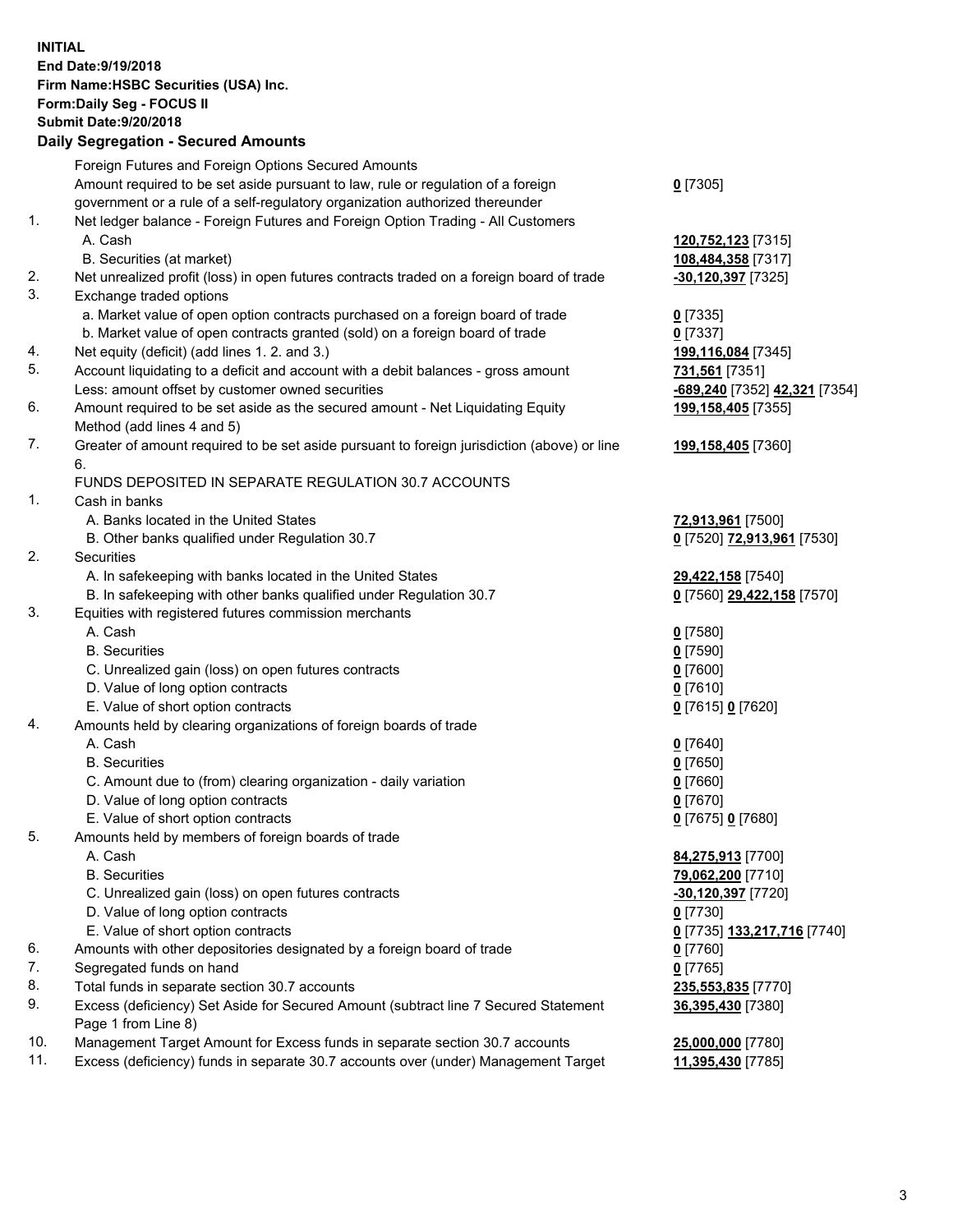**INITIAL End Date:9/19/2018 Firm Name:HSBC Securities (USA) Inc. Form:Daily Seg - FOCUS II Submit Date:9/20/2018 Daily Segregation - Segregation Statement** SEGREGATION REQUIREMENTS(Section 4d(2) of the CEAct) 1. Net ledger balance A. Cash **108,091,390** [7010] B. Securities (at market) **1,479,797,499** [7020] 2. Net unrealized profit (loss) in open futures contracts traded on a contract market **249,292,259** [7030] 3. Exchange traded options A. Add market value of open option contracts purchased on a contract market **393,821,056** [7032] B. Deduct market value of open option contracts granted (sold) on a contract market **-174,467,574** [7033] 4. Net equity (deficit) (add lines 1, 2 and 3) **2,056,534,630** [7040] 5. Accounts liquidating to a deficit and accounts with debit balances - gross amount **11,752,748** [7045] Less: amount offset by customer securities **-11,700,063** [7047] **52,685** [7050] 6. Amount required to be segregated (add lines 4 and 5) **2,056,587,315** [7060] FUNDS IN SEGREGATED ACCOUNTS 7. Deposited in segregated funds bank accounts A. Cash **123,849,424** [7070] B. Securities representing investments of customers' funds (at market) **0** [7080] C. Securities held for particular customers or option customers in lieu of cash (at market) **144,577,909** [7090] 8. Margins on deposit with derivatives clearing organizations of contract markets A. Cash **59,354,146** [7100] B. Securities representing investments of customers' funds (at market) **274,056,673** [7110] C. Securities held for particular customers or option customers in lieu of cash (at market) **1,334,652,030** [7120] 9. Net settlement from (to) derivatives clearing organizations of contract markets **5,035,148** [7130] 10. Exchange traded options A. Value of open long option contracts **393,821,056** [7132] B. Value of open short option contracts **-174,467,574** [7133] 11. Net equities with other FCMs A. Net liquidating equity **15,517,141** [7140] B. Securities representing investments of customers' funds (at market) **0** [7160] C. Securities held for particular customers or option customers in lieu of cash (at market) **0** [7170] 12. Segregated funds on hand **567,560** [7150] 13. Total amount in segregation (add lines 7 through 12) **2,176,963,513** [7180] 14. Excess (deficiency) funds in segregation (subtract line 6 from line 13) **120,376,198** [7190] 15. Management Target Amount for Excess funds in segregation **109,000,000** [7194] 16. Excess (deficiency) funds in segregation over (under) Management Target Amount **11,376,198** [7198]

Excess